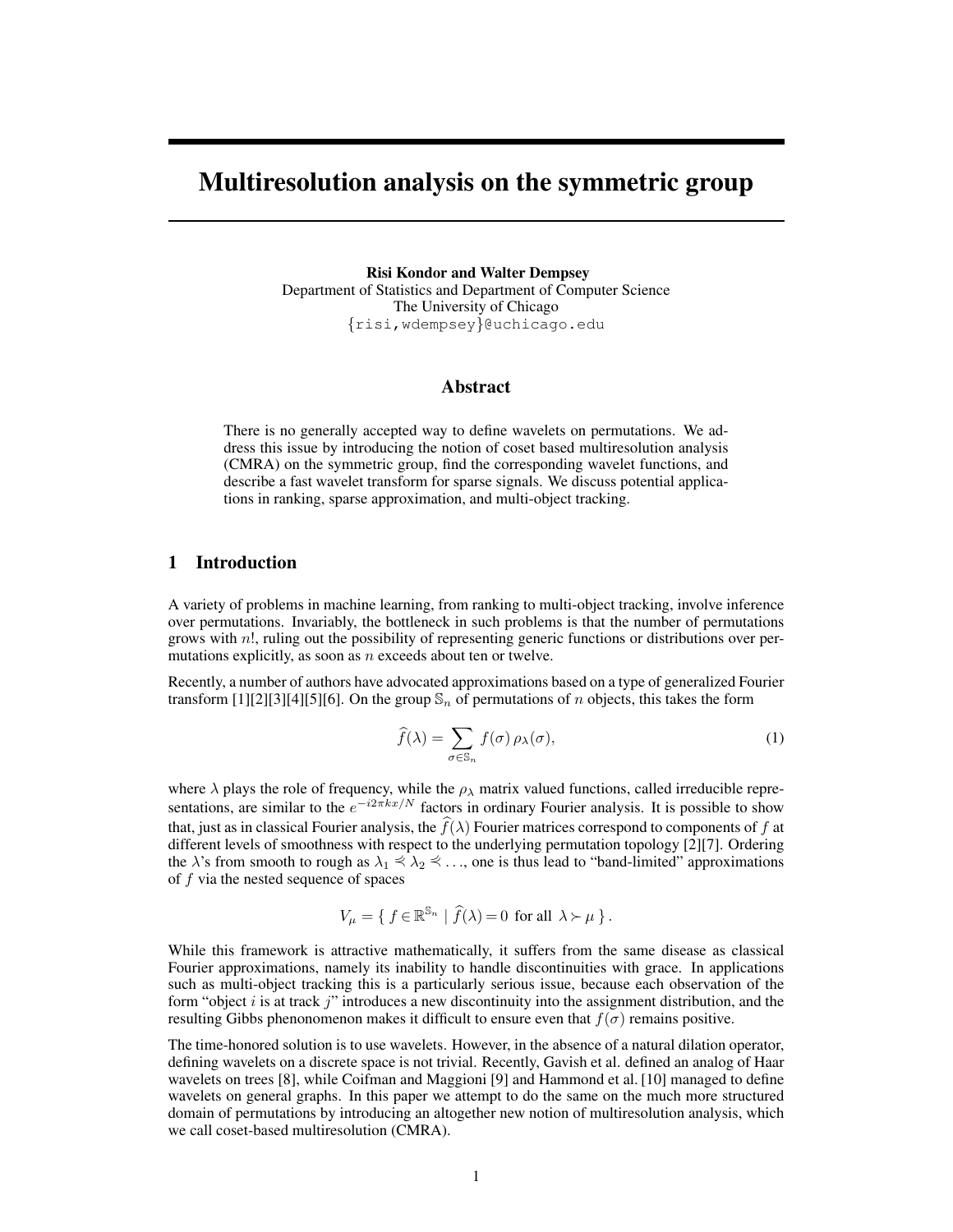

Figure 1: Multiresolution

# 2 Multiresolution analysis and the multiscale structure of  $\mathbb{S}_n$

The notion of multiresolution analysis on the real line was first formalized by Mallat [11]: a nested sequence of function spaces

$$
\ldots \subset V_{-1} \subset V_0 \subset V_1 \subset V_2 \subset \ldots
$$

is said to constitute a multiresolution analysis (MRA) for  $L_2(\mathbb{R})$  if it satisfies the following axioms:

MRA1.  $\bigcap_k V_k = \{0\},\,$ MRA2.  $\bigcup_k V_k = L_2(\mathbb{R}),$ 

MRA3. for any  $f \in V_k$  and any  $m \in \mathbb{Z}$ , the function  $f'(x) = f(x - m 2^{-k})$  is also in  $V_k$ , MRA4. for any  $f \in V_k$ , the function  $f'(x) = f(2x)$ , is in  $V_{k+1}$ .

Setting  $V_{k+1} = V_k \oplus W_k$  and starting with, say,  $V_\ell$ , the process of moving up the chain of spaces can be thought of as splitting  $V_\ell$  into a smoother part  $V_{\ell-1}$  (called the scaling space) and a rougher part  $W_{\ell-1}$  (called the wavelet space), and then repeating this process recursively for  $V_{\ell-1}$ ,  $V_{\ell-2}$ , and so on (Figure 1).

To get an actual wavelet transform, one needs to define appropriate bases for the  $\{V_i\}$  and  $\{W_i\}$ spaces. In the simplest case, a single function  $\phi$ , called the **scaling function**, is sufficient to generate an orthonormal basis for  $V_0$ , and a single function  $\psi$ , called the **mother wavelet** generates an orthonormal basis for W<sub>0</sub>. In this case, defining  $\phi_{k,m}(x) = 2^{k/2} \phi(2^k x - m)$ , and  $\psi_{k,m}(x) = 2^{k/2} \psi(2^k x - m)$ , we find that  $\{\phi_{k,m}\}_{m \in \mathbb{Z}}$  and  $\{\psi_{k,m}\}_{m \in \mathbb{Z}}$  will be orthonormal bases for  $V_k$  and  $W_k$ , respectively. Moreover,  $\{\psi_{k,m}\}_{k,m\in\mathbb{Z}}$  is an orthonormal basis for the whole of  $L_2(\mathbb{R})$ . By the wavelet transform of f we mean its expansion in this basis.

The difficulty in defining multiresolution analysis on discrete spaces is that there is no natural analog of dilation, as required by Mallat's fourth axiom. However, in the specific case of the symmetric group, we do at least have a natural multiscale structure on our domain. Our goal in this paper is to find an analog of Mallat's axioms that can take advantage of this structure.

# 2.1 Two decompositions of  $\mathbb{R}^{\mathbb{S}_n}$

A permutation of *n* objects is a bijective mapping  $\{1, 2, \ldots, n\} \rightarrow \{1, 2, \ldots, n\}$ . With respect to the natural notion of multiplication  $(\sigma_2 \sigma_1)(i) = \sigma_2(\sigma_1(i))$ , the n! different permutations of  $\{1, \ldots, n\}$ form a group, called the symmetric group of degree n, which we denote  $\mathbb{S}_n$ .

Our MRA on  $\mathbb{S}_n$  is born of the tension between two different ways of carving up  $\mathbb{R}^{\mathbb{S}_n}$  into orthogonal sums of subspaces: one corresponding to subdivision in "time", the other in "frequency". The first of these is easier to describe, since it is based on recursively partitioning  $\mathbb{S}_n$  according to the hierarchy of sets

$$
S_{i_1} = \{ \sigma \in \mathbb{S}_n \mid \sigma(n) = i_1 \} \qquad i_1 \in \{1, ..., n\}
$$
  
\n
$$
S_{i_1, i_2} = \{ \sigma \in \mathbb{S}_n \mid \sigma(n) = i_1, \sigma(n-1) = i_2 \} \qquad i_1 \neq i_2, \quad i_1, i_2 \in \{1, ..., n\},
$$

and so on, down to sets of the form  $S_{i_1...i_{n-1}}$ , which only have a single element. Intuitively, this tree of nested sets captures the way in which we zoom in on a particular permutation  $\sigma$  by first fixing  $\sigma(n)$ , then  $\sigma(n-1)$ , etc. (see Figure 2 in Appendix B in the Supplement). From the algebraic point of view,  $S_{i_1,...,i_k}$  is a so-called (left)  $\mathbb{S}_{n-k}$ –coset

$$
\mu_{i_1,\dots,i_k} \mathbb{S}_{n-k} := \{ \mu_{i_1\dots i_k} \tau \mid \tau \in \mathbb{S}_{n-k} \},
$$
\n(2)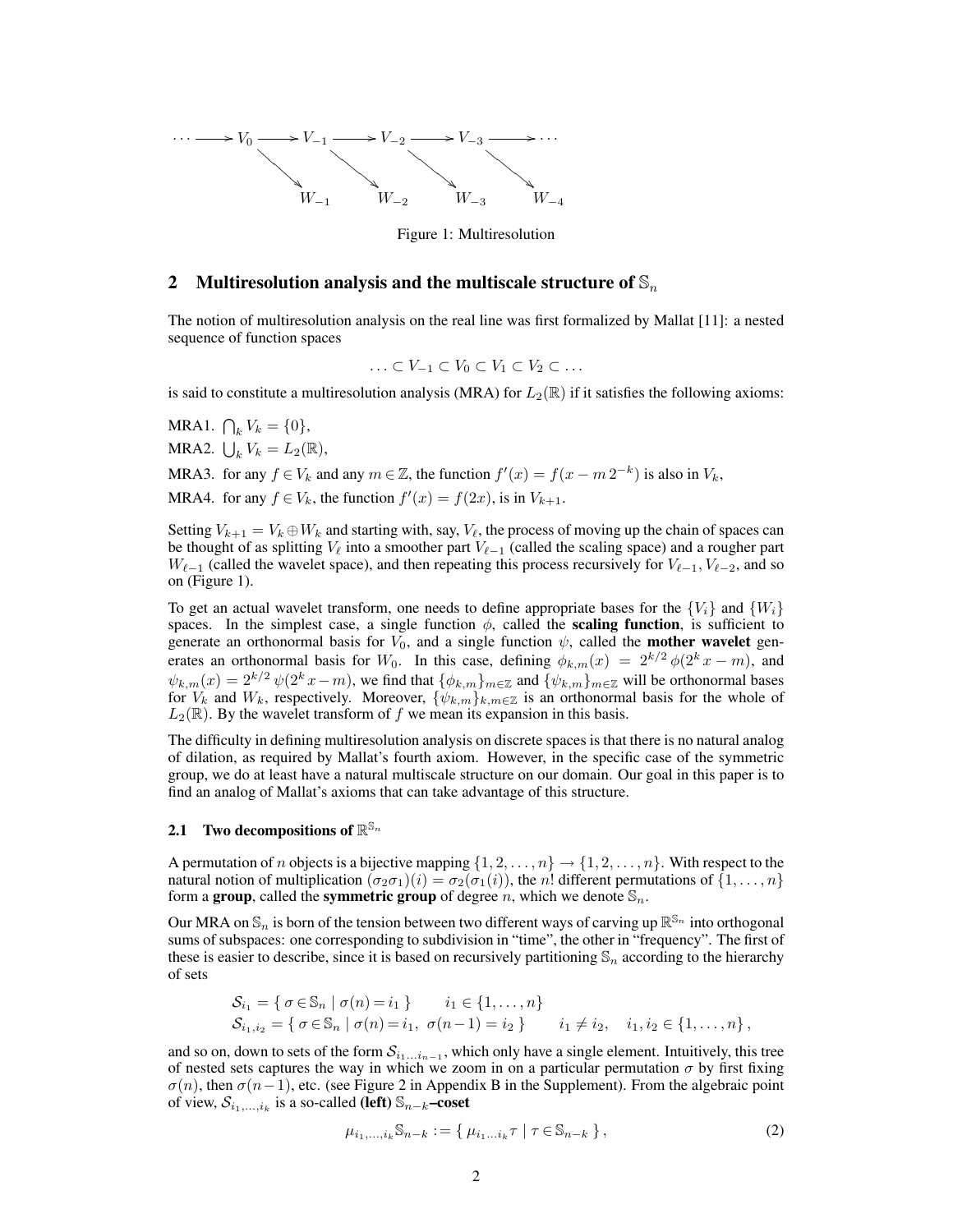where  $\mu_{i_1...i_k}$  is a permutation mapping  $n \mapsto i_1, ..., n-k+1 \mapsto i_k$ . This emphasizes that in some sense each  $S_{i_1,...,i_k}$  is just a "copy" of  $\mathbb{S}_{n-k}$  inside  $\mathbb{S}_n$ . The first important system of subspaces of  $\mathbb{R}^{\mathbb{S}_n}$  for our purposes are the **window spaces** 

 $S_{i_1...i_k} = \{ f | \text{supp}(f) \subseteq S_{i_1...i_k} \}$   $0 \le k \le n-1, \quad \{i_1,...,i_k\} \subseteq \{1,...,n\}$ . Clearly, for any given k,  $\mathbb{R}^{\mathbb{S}_n} = \bigoplus_{i_1,\dots,i_k} S_{i_1\dots i_k}$ .

The second system of spaces is related to the behavior of functions under translation. In fact, there are two distinct ways in which a given  $f \in \mathbb{R}^{\mathbb{S}_n}$  can be translated by some  $\tau \in \mathbb{S}_n$ : **left–translation**,  $f \mapsto T_{\tau}f$ , where  $(T_{\tau}f)(\sigma) = \tilde{f}(\tau^{-1}\sigma)$ , and **right-translation**  $f \mapsto T_{\tau}^Rf$ , where  $(T_{\tau}^Rf)(\sigma) =$  $f(\sigma \tau^{-1})$ . For now we focus on the former.

We say that a space  $V \subseteq \mathbb{R}^{\mathbb{S}_n}$  is a left  $\mathbb{S}_n$ -module if it is invariant to left-translation in the sense that for any  $f \in V$  and  $\overline{\tau} \in \mathbb{S}_n$ ,  $T_{\tau} f \in V$ . A fundamental result in representation theory tells us that if V is **reducible** in the sense that it has a proper subset  $V_1$  that is fixed by left-translation, then  $V = V_1 \oplus V_2$ , where  $V_1$  and  $V_2$  are *both* (left  $\mathbb{S}_n$ –)modules. In particular,  $\mathbb{R}^{\mathbb{S}_n}$  is a (left  $\mathbb{S}_n$ –)invariant space, therefore

$$
\mathbb{R}^{\mathbb{S}_n} = \bigoplus_{t \in \mathcal{T}_n} M_t \tag{3}
$$

for some set  $\{M_t\}$  of **irreducible** modules. This is our second important system of spaces.

To understand the interplay between modules and window spaces, observe that each coset  $\mu_{i_1...i_k}$  S<sub>n−k</sub> has an internal notion of left–translation

$$
(T_{\tau}^{i_1...i_k} f)(\sigma) = f(\mu_{i_1...i_k} \tau^{-1} \mu_{i_1...i_k}^{-1} \sigma), \quad \tau \in \mathbb{S}_{n-k},
$$
\n(4)

which fixes  $S_{i_1...i_k}$ . Therefore,  $S_{i_1...i_k}$  must be decomposable into a sum of irreducible  $\mathbb{S}_{n-k}$ modules,

$$
S_{i_1\ldots i_k} = \bigoplus_{t \in \mathcal{T}_{n-k}} M_t^{i_1\ldots i_k}.
$$
 (5)

Furthermore, the modules of different window spaces can be defined in such a way that  $M_t^{i'_1,...,i'_k}$  =  $\mu_{i_1,\dots,i_k'}\mu_{i_1\dots i_k}^{-1}M_t^{i_1\dots i_k}$ . (Note that each  $M_t^{i_1\dots i_k}$  is an  $\mathbb{S}_{n-k}$ –module in the sense of being invariant to the internal translation action (4), and this action depends on  $i_1 \dots i_k$ .) Now, for any fixed t, the space  $U = \bigoplus_{i_1,\dots,i_k} M_t^{i_1\dots i_k}$ , is fully  $\mathbb{S}_n$ –invariant, and therefore we must also have  $U = \bigoplus_{\alpha \in A} M_\alpha$ , where the  $M_\alpha$  are now irreducible  $\mathbb{S}_n$ –modules. Whenever a relationship of this type  $\alpha \in AM_\alpha$ , where the  $M_\alpha$  are now irreducible S<sub>n</sub>–modules. Whenever a relationship of this type holds between two sets of irreducible  $\mathbb{S}_n$ – resp.  $\mathbb{S}_{n-k}$ –modules, we say that the  $\{M_\alpha\}$  modules are **induced** by  $\{M_t^{i_1...i_k}\}.$ 

The situation is complicated by the fact that decompositions like (3) and (5) are not unique. In particular, there is no guarantee that the  $\{M_{\alpha}\}\$ induced modules will be amongst the modules featured in (3). However, there is a unique, so-called **adapted** system of modules, for which this issue does not arise. Specifically, if, as is usually done, we let the indexing set  $\mathcal{T}_m$  be the set of **Standard Young Tableaux (SYT)** of size  $m$  (see Appendix A in the supplementary materials for the exact definition), such as

$$
t = \frac{\frac{1}{3} \cdot 5 \cdot 6 \cdot 7}{8} \in \mathcal{T}_8,
$$

then the adapted modules at different levels of the coset tree are connected via

$$
\bigoplus_{i_1...i_k} M_t^{i_1...i_k} = \bigoplus_{t' \in t\uparrow^n} M_{t'} \qquad \forall \, t \in \mathcal{T}_{n-k},\tag{6}
$$

.

where  $t \uparrow^n := \{ t' \in \mathcal{T}_n \mid t' \downarrow_{n-k} = t \}$  and  $t' \downarrow_{n-k}$  is the tableau that we get by removing the boxes containing  $n-k+1, \ldots, n$  from t'. We also extend these relationships to sets in the obvious way:  $\mu\downarrow_{n-k}:=\{t'\downarrow_{n-k} | t'\in\mu\}$  and  $\nu\uparrow^n:=\bigcup_{t\in\nu}t\uparrow^n$ . We will give an explicit description of the adapted modules in Section 4. For now abstract relationships of the type (6) will suffice.

# 3 Coset based multiresolution analysis on  $\mathbb{S}_n$

Our guiding principle in defining an analog of Mallat's axioms for permutations is that the resulting multiresolution analysis should reflect the multiscale structure of the tree of cosets. At the same time, we also want the  $\{V_k\}$  spaces to be invariant to translation. Letting P be the projection operator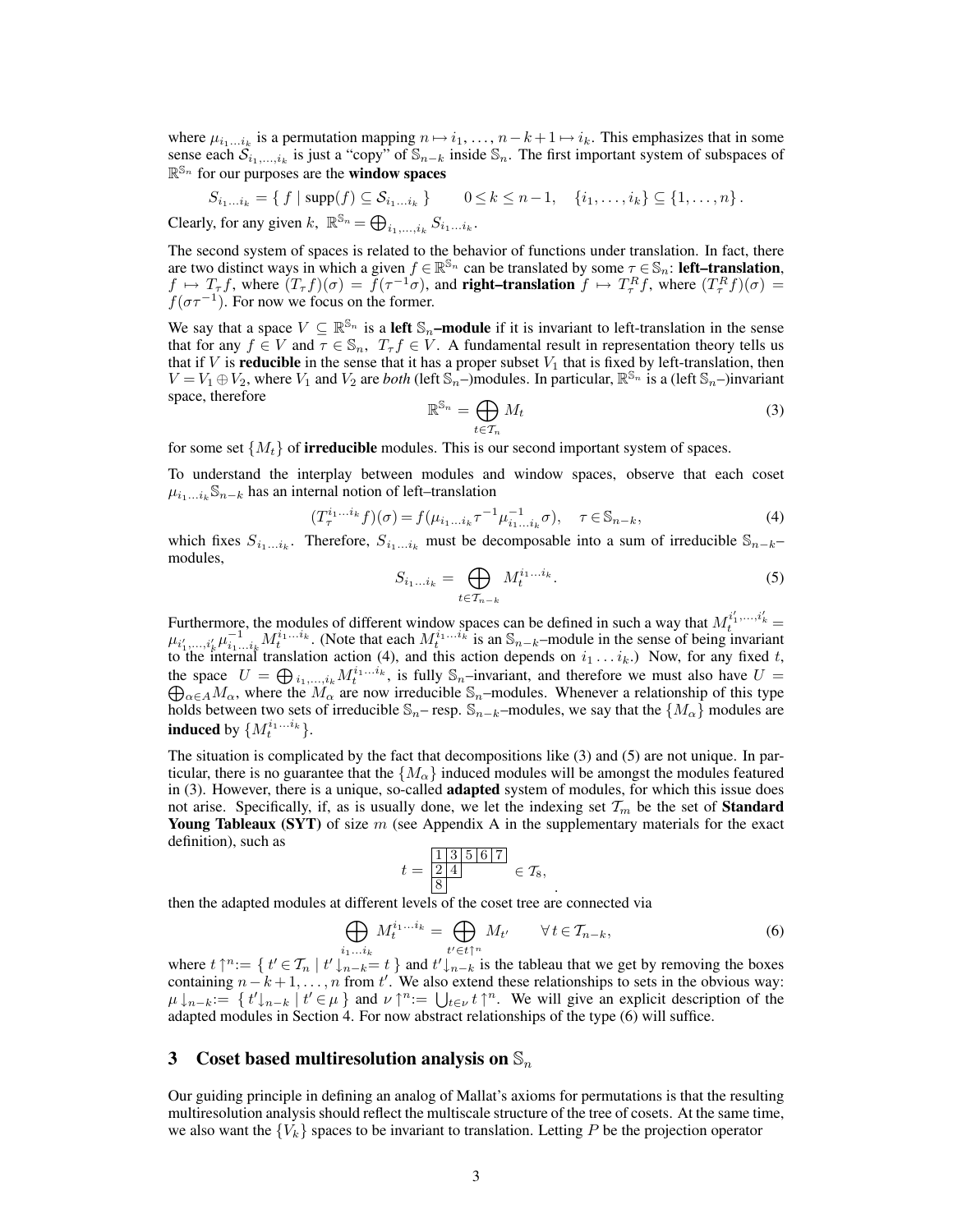$$
(P_{i_1...i_k}f)(\sigma) := \begin{cases} f(\sigma) & \text{if } \sigma \in \mu_{i_1...i_k} \mathbb{S}_{n-k}, \\ 0 & \text{otherwise}, \end{cases}
$$
 (7)

we propose the following definition.

**Definition 1** We say that a sequence of spaces  $V_0 \subseteq V_1 \subseteq \ldots \subseteq V_{n-1} = \mathbb{R}^{\mathbb{S}_n}$  forms a **left-invariant** *coset based multiresolution analysis (L-CMRA) for*  $\mathbb{S}_n$  *if* 

*L1. for any*  $f \in V_k$  *and any*  $\tau \in \mathbb{S}_n$ *, we have*  $T_{\tau} f \in V_k$ *,* 

*L2. if*  $f \in V_k$ *, then*  $P_{i_1...i_{k+1}} f \in V_{k+1}$ *, for any*  $i_1, ..., i_{k+1}$ *, and* 

*L3. if*  $g \in V_{k+1}$ *, then for any*  $i_1, \ldots, i_{k+1}$  *there is an*  $f \in V_k$  *such that*  $P_{i_1...i_{k+1}}f = g$ *.* 

Given any left-translation invariant space  $V_k$ , the unique  $V_{k+1}$  that satisfies axioms L1–L3 is  $V_{k+1} := \bigoplus_{i_1...i_{k+1}} P_{i_1...i_{k+1}} V_k$ . Applying this formula recursively, we find that

$$
V_k = \bigoplus_{i_1...i_k} P_{i_1...i_k} V_0,\tag{8}
$$

so  $V_0$  determines the entire sequence of spaces  $V_0, V_1, \ldots, V_{n-1}$ . In contrast to most classical MRAs, however, this relationship is not bidirectional:  $V_k$  does *not* determine  $V_0, \ldots, V_{k-1}$ .

To gain a better understanding of L-CMRA, we exploit that (by axiom L1) each  $V_k$  is  $\mathbb{S}_n$ –invariant, and is therefore a sum of irreducible  $\mathbb{S}_n$ –modules. By the following proposition, if  $V_0$  is a sum of *adapted* modules, then  $V_1, \ldots, V_{n-1}$  are easy to describe.

**Proposition 1** If  $\{M_t\}_{t\in\mathcal{T}_n}$  are the adapted left  $\mathbb{S}_n$ –modules of  $\mathbb{R}^{\mathbb{S}_n}$ , and  $V_0=\bigoplus_{t\in\mathcal{V}_0}M_t$  for some  $\nu_0 \subseteq T_n$ , then

$$
V_k = \bigoplus_{t \in \nu_k} M_t, \qquad W_k = \bigoplus_{t \in \nu_{k+1} \setminus \nu_k} M_t, \qquad \text{where} \qquad \nu_k = \nu_0 \downarrow_{n-k} \uparrow^n, \tag{9}
$$

*for any*  $k \in \{0, 1, \ldots, n-1\}$ .

**Proof.** By (6)  $P_{i_1...i_k}[\bigoplus_{t' \in t\uparrow^n} M_{t'}] = M_t^{i_1...i_k}$ . Therefore, for any  $t' \in (t\uparrow^n \cap \nu_0)$  there must be some  $f \in M_{t'} \subseteq V_0$  such that for some  $i_1 \ldots i_k$ ,  $P_{i_1 \ldots i_k} f \in M_t^{i_1 \ldots i_k}$  (and  $P_{i_1 \ldots i_k} f$  is non-zero). By Lemmas 1 and 2 in Appendix D, this implies that  $M_t^{i_1...i_k} \subseteq V_k$  for all  $i_1...i_k$ . On the other hand, from (6) it is also clear that if  $t' \notin \nu_0$ , then  $M_t^{i_1...i_k} \cap V_k = \{0\}$ . Therefore,

$$
V_k = \bigoplus_{t \in \nu_0 \downarrow_{n-k}} \bigoplus_{i_1 \ldots i_k} M_t^{i_1 \ldots i_k} = \bigoplus_{t'' \in \nu_0 \downarrow_{n-k} \uparrow^n} M_{t''}.
$$

The expression for  $W_k$  follows from the general formula  $V_{k+1} = V_k \oplus W_k$ .

**Example 1** The simplest case of L-CMRA is when  $\nu_0 = {\frac{\boxed{12! \cdot \cdots \cdot \boxed{n}}}{\cdots}}$ . In this case, setting  $m = n - k$ , we find that  $\nu_0 \downarrow_m = {\text{min} \atop 1 \le j \le k}$ , and  $\nu_k = \nu_0 \downarrow_m \uparrow^n$  is the set of all Young tableaux whose first row starts with the numbers  $1, 2, \ldots, m$ .

It so happens that  $M_{\boxed{121+|m|}}^{i_1...i_k}$  is just the trivial invariant subspace of constant functions on  $\mu_{i_1...i_k}$  S<sub>n−k</sub>. Therefore, this instance of L-CMRA is an exact analog of Haar wavelets:  $V_k$  will consist of all functions that are constant on each left  $\mathbb{S}_{n-k}$ –coset. Some more interesting examples of adapted L-CMRAs are described in Appendix C. y

When  $V_0$  cannot be written as a direct sum of adapted modules, the analysis becomes significantly more complicated. Due to space limitations, we leave the discussion of this case to the Appendix.

### 3.1 Bi-invariant multiresolution analysis

The left-invariant multiresolution of Definition 1 is appropriate for problems like ranking, where we have a natural permutation invariance with respect to relabeling the objects to be ranked, but not the ranks themselves. In contrast, in problems like multi-object tracking, we want our  $V_0 \subset \ldots \subset V_{n-1}$ hierarchy to be invariant on both the left and the right. This leads to the following definition.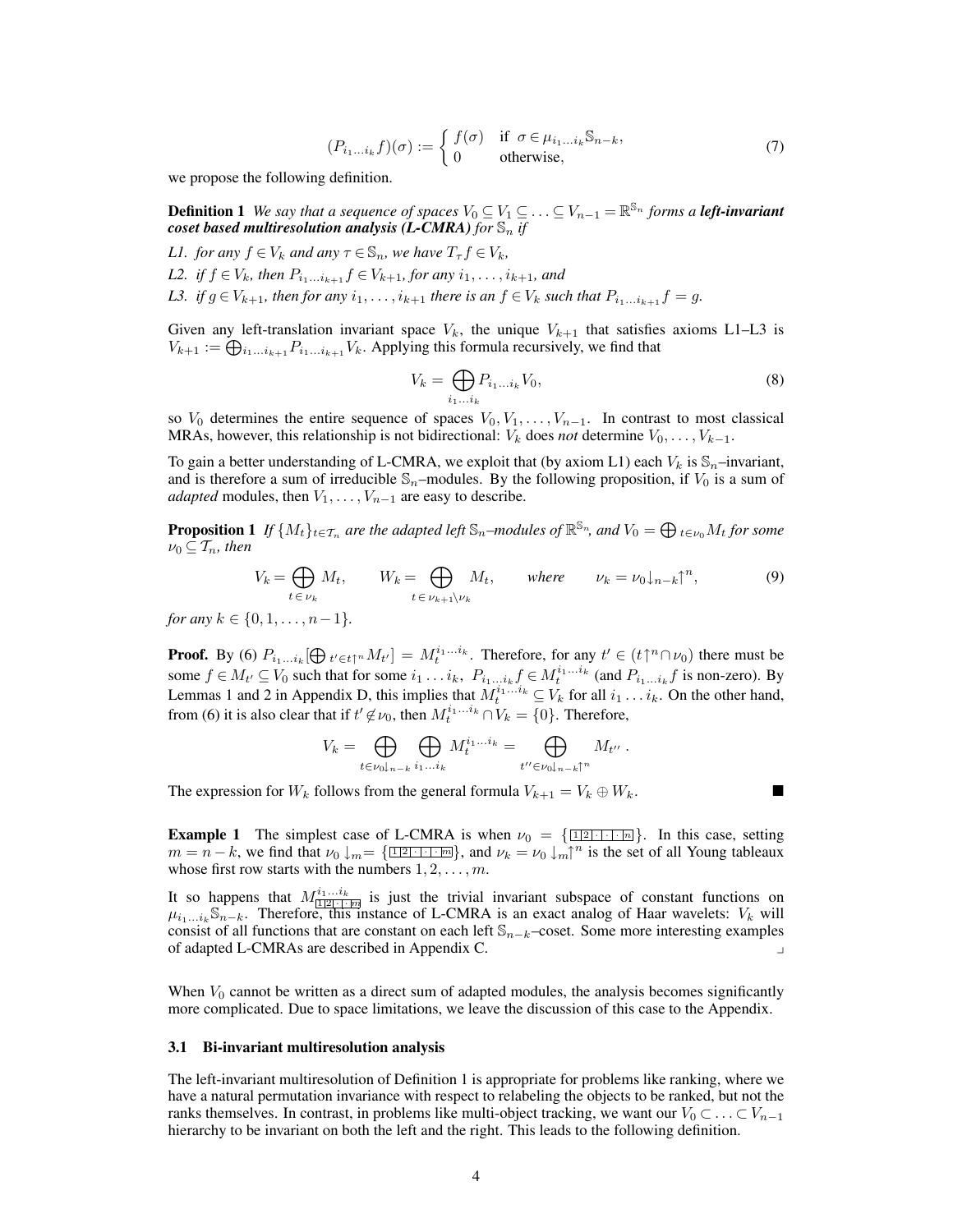**Definition 2** We say that a sequence of spaces  $V_0 \subseteq V_1 \subseteq \ldots \subseteq V_{n-1} = \mathbb{R}^{\mathbb{S}_n}$  forms a **bi-invariant** *coset based multiresolution analysis (Bi-CMRA) for*  $\mathbb{S}_n$  *if* 

- *Bi1. for any*  $f \in V_k$  *and any*  $\tau \in \mathbb{S}_n$ *, we have*  $T_{\tau} f \in V_k$  *and*  $T_{\tau}^R f \in V_k$
- *Bi2. if*  $f \in V_{k-1}$ *, then*  $P_{i_1...i_k} f \in V_k$ *, for any*  $i_1, ..., i_k$ *; and*
- Bi3.  $V_k$  is the smallest subspace of  $\mathbb{R}^{\mathbb{S}_n}$  satisfying Bi1 and Bi2.

Note that the third axiom had to be modified somewhat compared to Definition 1, but essentially it serves the same purpose as L3.

A subspace U that is invariant to both left- and right-translation (i.e., for any  $f \in U$  and any  $\sigma, \tau \in \mathbb{S}_n$ ) both  $T_{\sigma} f \in U$  and  $T_{\tau}^R f \in U$ ) is called a **two-sided module**. The main reason that Bi-CMRA is easier to describe than L-CMRA is that the irreducible two-sided modules in  $\mathbb{R}^{\mathbb{S}_n}$ , called **isotypic** subspaces, are *unique*. In particular, the isotypics turn out to be

$$
U_{\lambda} = \bigoplus_{t \in \mathcal{T}_n \,:\, \lambda(t) = \lambda} M_t \qquad \lambda \in \Lambda_n,
$$

where  $\lambda(t)$  is the vector  $(\lambda_1,\ldots,\lambda_p)$  in which  $\lambda_i$  is the number of boxes in row i of t. For t to be a valid SYT, we must have  $\lambda_1 \geq \lambda_2 \geq \ldots \geq \lambda_p \geq 1$ , and  $\sum_{i=1}^p \lambda_i = n$ . We use  $\Lambda_n$  to denote the set of all such  $p$ –tuples, called **integer partitions** of  $n$ .

Bi-CMRA is a much more constrained framework than L-CMRA because (by axiom Bi1) each  $V_k$ space must be of the form  $V_k = \bigoplus_{\lambda \in \overline{\nu}_k} U_\lambda$ . It should come as no surprise that the way that  $\overline{\nu}_0$ determines  $\overline{\nu}_1, \ldots, \overline{\nu}_{n-1}$  is related to restriction and extension relationships between partitions. We write  $\lambda' \leq \lambda$  if  $\lambda'_i \leq \lambda_i$  for all i (assuming  $\lambda$  is padded with zeros to make it the same length as  $\lambda$ ), and for  $m \leq n$ , we define  $\lambda \downarrow_m := \{ \lambda' \in \Lambda_m \mid \lambda' \leq \lambda \}$ , and  $\lambda' \uparrow^n := \{ \lambda \in \Lambda_n \mid \lambda \geq \lambda' \}$ . Again, these operators are extended to sets of partitions by  $\mu \downarrow_m := \bigcup_{\lambda \in \mu} \lambda \downarrow_m$  and  $\nu \uparrow^n := \bigcup_{\lambda \in \nu} \lambda \uparrow^n$ . (See Figure 3 in Appendix B.)

**Proposition 2** *Given a set of partitions*  $\overline{\nu}_0 \subseteq \Lambda_n$ *, the corresponding Bi-CMRA comprises the spaces* 

$$
V_k = \bigoplus_{\lambda \in \overline{\nu}_k} U_{\lambda}, \qquad W_k = \bigoplus_{\lambda \in \overline{\nu}_{k+1} \setminus \overline{\nu}_k} U_{\lambda}, \qquad \text{where} \qquad \overline{\nu}_k = \overline{\nu}_0 \downarrow_{n-k} \uparrow^n. \tag{10}
$$

*Moreover, any system of spaces satisfying Definition 2 is of this form for some*  $\overline{\nu}_0 \subseteq \Lambda_n$ .

**Example 2** The simplest case of Bi-CMRA corresponds to taking  $\overline{v}_0 = \{(n)\}\$ . In this case  $\overline{\nu}_0 \downarrow_{n-k} = \{(n-k)\}\$ , and  $\overline{\nu}_k = \{\lambda \in \Lambda_n \mid \lambda_1 \ge n-k\}$ . In Section 6 we discuss that  $V_k = \bigoplus_{\lambda \in \nu_k} U_\lambda$  has a clear interpretation as the subspace of  $\mathbb{R}^{\mathbb{S}_n}$  determined by up to k'th order interactions between elements of the set  $\{1, \ldots, n\}$ .

### 4 Wavelets

As mentioned in Section 2, to go from multiresolution analysis to orthogonal wavelets, one needs to define appropriate bases for the spaces  $V_0, W_0, W_1, \ldots W_{n-2}$ . This can be done via the close connection between irreducible modules and the  $\{\rho_{\lambda}\}\$  irreducible representations (irreps), that we encountered in the context of the Fourier transform (1). As explained in Appendix A, each integer partition  $\lambda \in \Lambda_n$  has a corresponding irrep  $\rho_\lambda \colon \mathbb{S}_n \to \mathbb{R}^{d_\lambda \times d_\lambda}$ ; the rows and columns of the  $\rho_\lambda(\sigma)$ matrices are labeled by the set  $T_{\lambda}$  of standard Young tableaux of shape  $\lambda$ ; and if the  $\rho_{\lambda}$  are defined according to **Young's Orthogonal Representation (YOR)**, then for any  $t \in \mathcal{T}_n$  and  $t' \in \mathcal{T}_{\lambda(t)}$ , the functions  $\varphi_{t'}(\sigma) = [\rho_{\lambda(t)}(\sigma)]_{t',t}$  form a basis for the adapted module  $M_t$ . Thus, the orthonormal system of functions

$$
\phi_{t,t'}(\sigma) = \sqrt{d_{\lambda}/n!} \left[ \rho_{\lambda}(\sigma) \right]_{t',t} \qquad t \in \nu_0 \qquad \lambda = \lambda(t) \qquad t' \in \mathcal{T}_{\lambda} \tag{11}
$$

$$
\psi_{t,t'}^k(\sigma) = \sqrt{d_{\lambda}/n!} \left[ \rho_{\lambda}(\sigma) \right]_{t',t} \qquad t \in \nu_{k+1} \setminus \nu_k \qquad \lambda = \lambda(t) \qquad t' \in \mathcal{T}_{\lambda}, \tag{12}
$$

seems to be a natural choice of scaling resp. wavelet functions for the L-CMRA of Proposition 1. Similarly, we can take

$$
\phi_{t,t'}(\sigma) = \sqrt{d_{\lambda}/n!} \, [\rho_{\lambda}(\sigma)]_{t',t} \qquad \lambda \in \overline{\nu}_0 \qquad t, t' \in \mathcal{T}_{\lambda} \tag{13}
$$

$$
\psi_{t,t'}^k(\sigma) = \sqrt{d_{\lambda}/n!} \left[ \rho_{\lambda}(\sigma) \right]_{t',t} \qquad \lambda \in \overline{\nu}_{k+1} \setminus \overline{\nu}_k \qquad t, t' \in \mathcal{T}_{\lambda}, \tag{14}
$$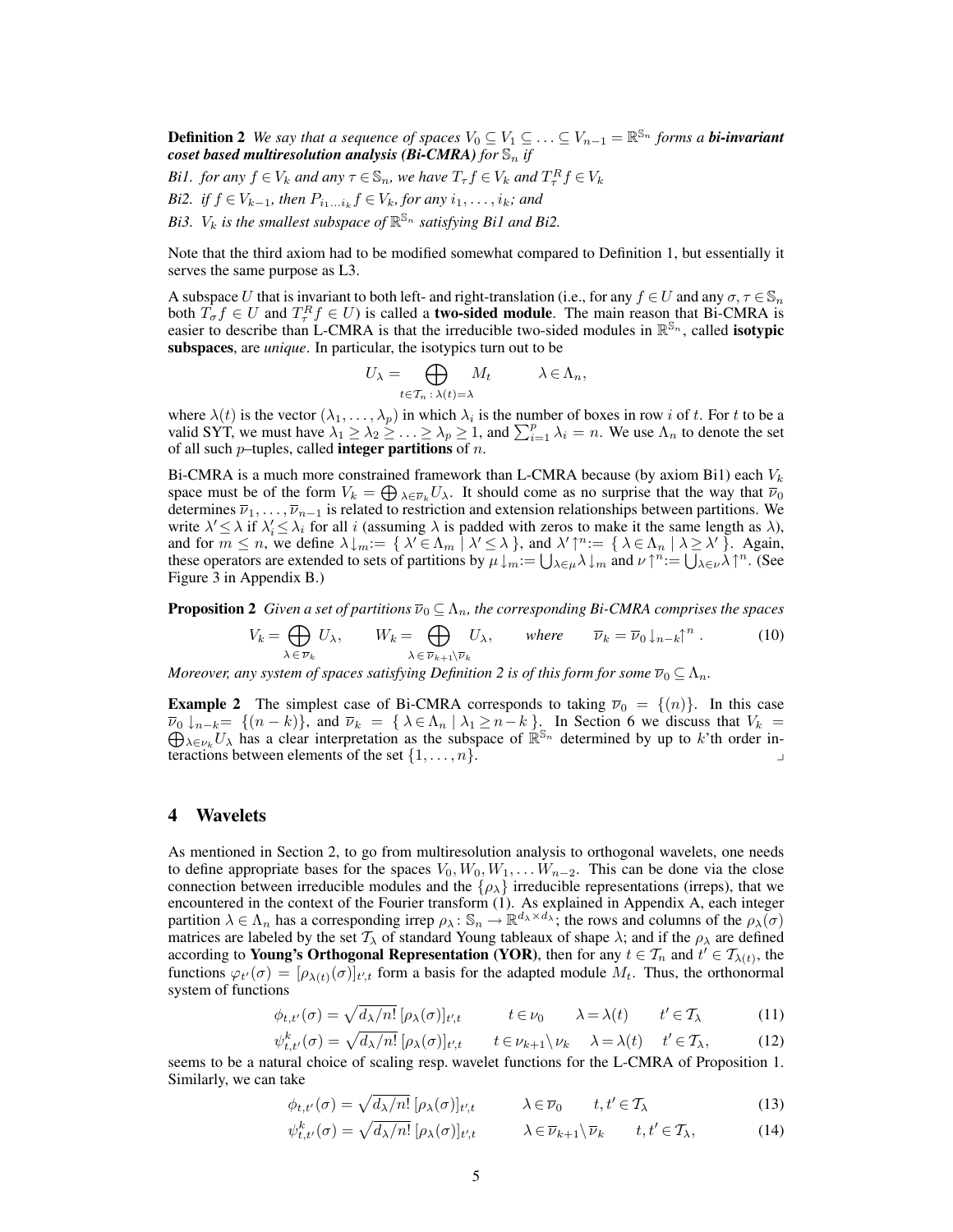as a basis for the Bi-CMRA of Proposition 2. Comparing with (1), we find that if we use these bases to compute the wavelet transform of a function, then the wavelet coefficients will just be rescaled versions of specific columns of the Fourier transform. From the computational point of view, this is encouraging, because there are well-known and practical fast Fourier transforms (FFTs) available for  $\mathbb{S}_n$  [12][13]. On the other hand, it is also somewhat of a letdown, since it suggests that all that we have gained so far is a way to reinterpret parts of the Fourier transform as wavelet coefficients.

An even more serious concern is that the  $\psi_{t,t'}^k$  functions are not at all localized in the spatial domain, largely contradicting the very idea of wavelets. A solution to this dilemma emerges when we consider that since

$$
\nu_{k+1} \setminus \nu_k = (\nu_0 \downarrow_{n-k-1} \uparrow^n) \setminus (\nu_0 \downarrow_{n-k} \uparrow^n) = ((\nu_0 \downarrow_{n-k-1} \uparrow^{n-k}) \setminus (\nu_0 \downarrow_{n-k})) \uparrow^n,
$$

each of the  $W_k$  wavelet spaces of Proposition 1 can be rewritten as

$$
W_k = \bigoplus_{i_1 \dots i_k} \bigoplus_{t \in \omega_k} M_t^{i_1 \dots i_k} \qquad \omega_k = (\nu_0 \downarrow_{n-k-1} \uparrow^{n-k}) \setminus (\nu_0 \downarrow_{n-k}), \tag{15}
$$

and similarly, the wavelet spaces of Proposition 2 can be rewritten as

$$
W_k = \bigoplus_{i_1...i_k} \bigoplus_{\lambda \in \overline{\omega}_k} U_{\lambda}^{i_1...i_k} \qquad \overline{\omega}_k = (\overline{\nu}_0 \downarrow_{n-k-1} \uparrow^{n-k}) \setminus (\overline{\nu}_0 \downarrow_{n-k}), \tag{16}
$$

where  $U_{\lambda}^{i_1...i_k}$  are now the "local isotypics"  $U_{\lambda}^{i_1...i_k} := \bigoplus_{t \in \mathcal{T}_{\lambda}} M_t^{i_1...i_k}$ . An orthonormal basis for the  $M^{i_1...i_k}$  spaces is provided by the local Fourier basis functions

$$
\psi_{t,t'}^{i_1...i_k}(\sigma) := \begin{cases} \sqrt{d_{\lambda(t)}/(n-k)!} \left[ \rho_{\lambda(t)}(\mu_{i_1...i_k}^{-1}\sigma) \right]_{t',t} & \sigma \in \mu_{i_1...i_k} \mathbb{S}_{n-k} \\ 0 & \text{otherwise,} \end{cases}
$$
(17)

which are localized both in "frequency" and in "space". This basis also affirms the multiscale nature of our wavelet spaces, since projecting onto the wavelet functions  $\psi_{t_1,t'_1}^{i_1...i_k}$  of a specific shape, say,  $\lambda_1 = (n-k-2, 2)$  captures very similar information about functions in  $S_{i_1...i_k}$  as projecting onto the analogous  $\psi_{t_2,t'_2}^{j'_1...j'_{k'}}$  for functions in  $S_{j_1,...,j_{k'}}$  if  $t_2$  and  $t'_2$  are of shape  $\lambda_2 = (n-k'-2,2)$ .

Taking (17) as our wavelet functions, we define the L-CMRA wavelet transform of a function  $f: \mathbb{S}_n \to \mathbb{R}$  as the collection of *column vectors* 

$$
w_f^*(t) := (\langle f, \phi_{t,t'} \rangle)_{t' \in \lambda(t)}^\top \qquad t \in \nu_0 \tag{18}
$$

$$
w_f(t; i_1, \ldots, i_k) := (\langle f, \psi_{t,t'}^{i_1 \ldots i_k} \rangle)_{t' \in \lambda(t)}^\top \qquad t \in \omega_k \quad \{i_1, \ldots, i_k\} \subset \{1, \ldots, n\}, \tag{19}
$$

where  $0 \le k \le n-2$ , and  $\omega_k$  is as in (15). Similarly, we define the **Bi-CMRA wavelet transform** of f as the collection of *matrices*

$$
w_f^*(\lambda) := (\langle f, \phi_{t,t'} \rangle)_{t,t' \in \lambda} \qquad \lambda \in \overline{\nu}_0 \tag{20}
$$

$$
w_f(\lambda; i_1, \ldots, i_k) := (\langle f, \psi^{i_1 \ldots i_k}_{t, t'} \rangle)_{t, t' \in \lambda} \qquad \lambda \in \overline{\omega}_k \quad \{i_1, \ldots, i_k\} \subset \{1, \ldots, n\}, \tag{21}
$$

where  $0 \le k \le n-2$ , and  $\overline{\omega}_k$  is as in (16).

#### 4.1 Overcomplete wavelet bases

While the wavelet spaces  $W_0, \ldots, W_{k-1}$  of Bi-CMRA are left- and right-invariant, the wavelets (17) still carry the mark of the coset tree, which is not a right-invariant object, since it branches in the specific order  $n, n-1, n-2, \ldots$  In contexts where wavelets are used as a means of promoting sparsity, this will bias us towards sparsity patterns that match the particular cosets featured in the coset tree. The only way to avoid this phenomenon is to span  $W_0, \ldots, W_{k-1}$  with the overcomplete system of wavelets

$$
\psi_{j_1\ldots j_k,t,t'}^{i_1\ldots i_k}(\sigma) := \begin{cases}\n\sqrt{d_{\lambda(t)}/(n-k)!} \left[\rho_{\lambda(t)}(\mu_{i_1\ldots i_k}^{-1}\sigma\mu_{j_1\ldots j_k})\right]_{t',t} & \sigma \in \mu_{i_1\ldots i_k} \mathbb{S}_{n-k} \mu_{j_1\ldots j_k} \\
0 & \text{otherwise,} \n\end{cases}
$$

where now both  $\{i_1, \ldots, i_k\}$  and  $\{j_1, \ldots, j_k\}$  are allowed to run over all k–element subsets of  $\{1, \ldots, n\}$ . While sacrificing orthogonality, such a basis is extremely well suited for sparse modeling in various applications.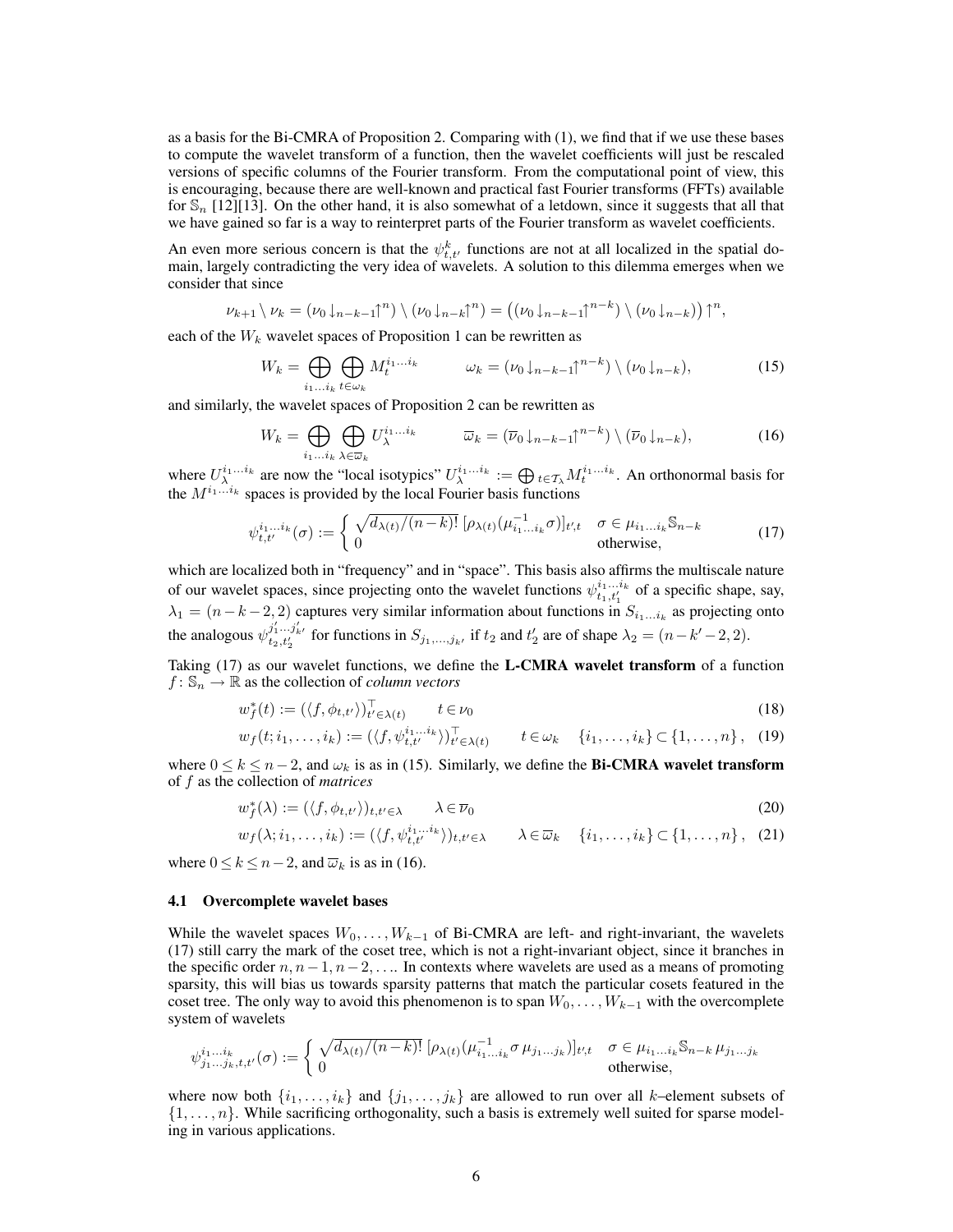# 5 Fast wavelet transforms

In the absence of fast wavelet transforms, multiresolution analysis would only be of theoretical interest. Fortunately, our wavelet transforms naturally lend themselves to efficient recursive computation along branches of the coset tree. This is especially attractive when dealing with functions that are sparse, since subtrees that only have zeros at their leaves can be eliminated from the transform altogether.

1: **function** FastLCWT $(f, \nu, (i_1 \ldots i_k))$  { 2: **if**  $k = n - 1$  then 3: **return**(*Scaling*<sub> $\nu$ </sub>( $\boldsymbol{v}(f)$ )) 4: end if 5:  $\boldsymbol{v} \leftarrow 0$ 6: for each  $i_{k+1} \notin \{i_1 \ldots i_k\}$  do 7: if  $P_{i_1...i_{k+1}}f \neq 0$  then 8:  $\bm{v} \leftarrow \bm{v} + \Phi_{i_k}(\text{FastLCWT}(f \downarrow_{i_1...i_{k+1}}, \nu \downarrow_{n-k-1}, (i_1...i_{k+1})))$ 9: end if 10: end for 11: **output**  $Wavelet_{\nu \downarrow_{n-k-1} \uparrow^{n-k} \setminus \nu}(v)$ 12: **return**  $Scaling_{\nu}(v)$  }

Algorithm 1: A high level description of a recursive algorithm that computes the wavelet transform (18)–(19). The function is called as FastLCWT $(f, \nu_0, ()$ ). The symbol v stands for the collection of coefficient vectors  $\{w_f(t; i_1 \dots i_k)\}_{t \in \nu \downarrow_{n-k-1} \uparrow^{n-k}}$ . The function *Scaling* selects the subset of these vectors that are scaling coefficients, whereas *Wavelet* selects the wavelet coefficients.  $f\downarrow_{i_1...i_k}: \mathbb{S}_{n-k} \to \mathbb{R}$  is the restriction of f to  $\mu_{i_1...i_k} \mathbb{S}_{n-k}$ , i.e.,  $f\downarrow_{i_1...i_k} (\tau) = f(\mu_{i_1...i_k} \tau)$ .

A very high level sketch of the resulting algorithm is given in Algorithm 1, while a more detailed description in terms of actual coefficient matrices is in Appendix E. Bi-CMRA would lead to a similar algorithm, which we omit for brevity. A key component of these algorithms is the function  $\Phi_{i_k}$ , which serves to convert the coefficient vectors representing any  $g \in S_{i_1...i_{k+1}}$  in terms of the basis  $\{\psi_{t,t'}^{i_1...i_{k+1}}\}_{t,t'}$  to the coefficient vectors representing the same g in terms of  $\{\psi_{t,t'}^{i_1...i_k}\}_{t,t'}$ . While in general this can be a complicated and expensive linear transformation, due to the special properties of Young's orthogonal representation, in our case it reduces to

$$
w_g(t; i_1 \dots i_k) = \sqrt{\frac{d_{\lambda'}(n-k)}{d_{\lambda}}} \rho_{\lambda}(\llbracket i_{k+1}, n-k \rrbracket) \left( w_g(t'; i_1 \dots i_{k+1}) \uparrow^t \right), \tag{22}
$$

where  $t' = t\downarrow_{n-k-1}$ ;  $\lambda = \lambda(t)$ ;  $\lambda' = \lambda(t')$ ;  $\llbracket i_{k+1}, k \rrbracket$  is a special permutation, called a contiguous cycle that maps k to i.e., and  $\uparrow t$  is a conveneration that promotes its argument to a dy-dimensional cycle, that maps k to  $i_{k+1}$ ; and  $\uparrow$  is a copy operation that promotes its argument to a  $d_{\lambda}$ -dimensional vector by

$$
\left[w_g(t';\ldots)\uparrow^t\right]_{t''} = \begin{cases} \left[w_g(t';\ldots)\right]_{t''\downarrow_{n-k-1}} & \text{if } t''\downarrow_{n-k-1} \in \mathcal{T}_{\lambda'}\\ 0 & \text{otherwise.} \end{cases}
$$

Clausen's FFT [12] uses essentially the same elementary transformations to compute (1). However, whereas the FFT runs in  $O(n^3n!)$  operations, by working with the local wavelet functions (17) as opposed to  $(12)$  and  $(14)$ , if f is sparse, Algorithm 1 needs only polynomial time.

**Proposition 3** *Given*  $f: \mathbb{S}_n \to \mathbb{R}$  *such that*  $|\text{supp}(f)| \leq q$ *, and*  $\nu_0 \subseteq \mathcal{T}_n$ *, Algorithm 1 can compute the* L-CMRA wavelet coefficients (18)–(19) in  $\hat{n}^2 N q$  scalar operations, where  $N = \sum_{t \in \nu_1} d_{\lambda(t)}$ . The analogous Bi-CMRA transform runs in  $n^2Mq$  time, where  $M = \sum_{\lambda \in \overline{\nu}_1} d_{\lambda}^2$ .

To estimate the N and M constants in this result, note that for partitions with  $\lambda_1 >> \lambda_2, \lambda_3, \ldots$  $d_{\lambda} = O(n^{n-\lambda_1})$ . For example,  $d_{(n-1,1)} = n-1$ ,  $d_{(n-2,2)} = n(n-3)/2$ , etc.. The inverse wavelet transforms essentially follow the same computations in reverse and have similar complexity bounds.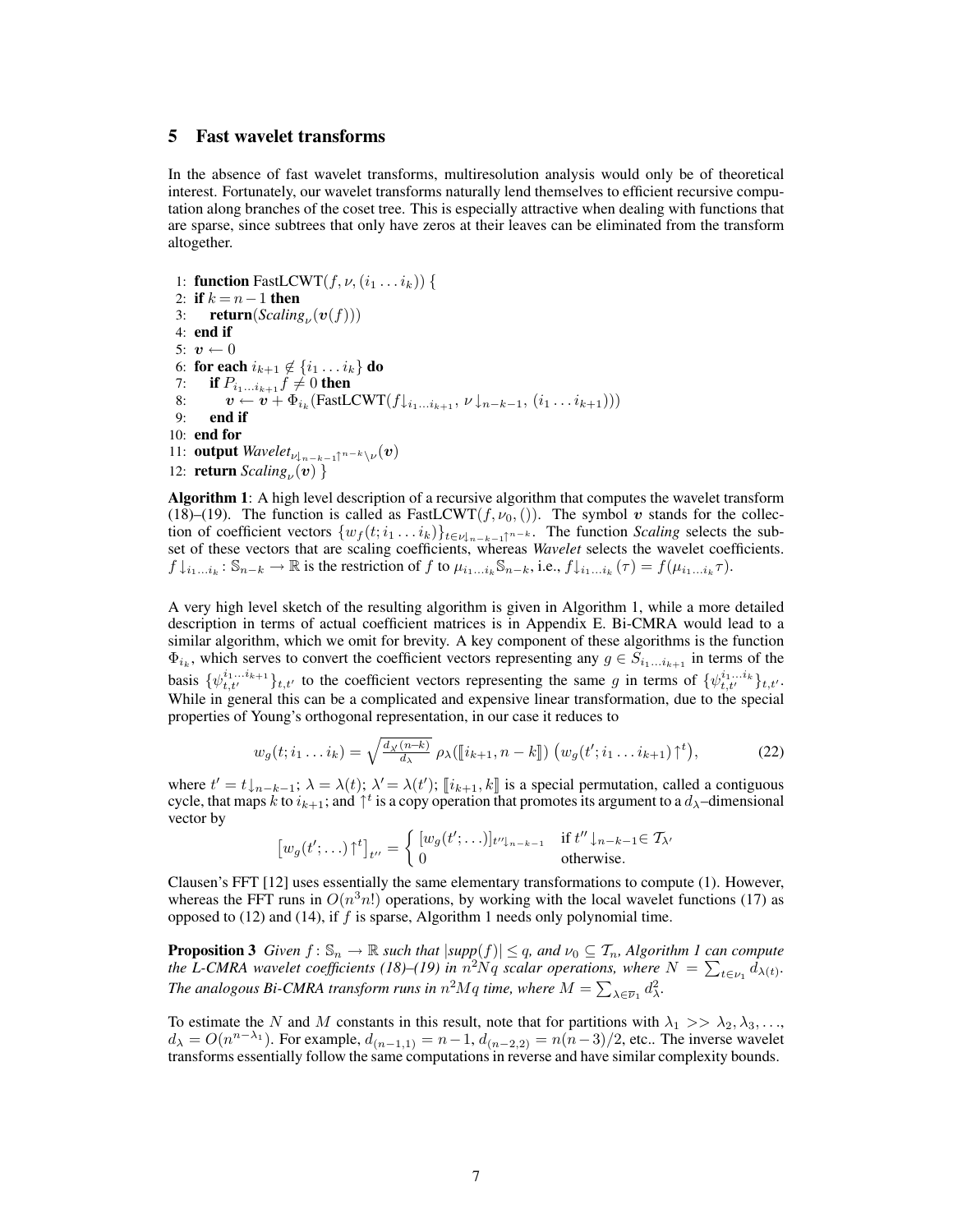# 6 Applications

There is a range of applied problems involving permutations that could benefit from the wavelets defined in this paper. In this section we mention just two potential applications.

#### 6.1 Spectral analysis of ranking data

Given a distribution p over permutations, the matrix  $\mathcal{M}^k$  of k'th order marginals is

$$
[\mathcal{M}^k]_{j_1\ldots j_k;i_1\ldots i_k}=p(\sigma(i_1)=j_1,\ldots,\sigma(i_k)=j_k)=\sum_{\sigma\in\mathcal{S}_{i_1\ldots i_k}^{j_1\ldots j_k}}p(\sigma),
$$

where  $S_{i_1...i_k}^{j_1...j_k}$  is the two-sided coset  $\mu_{j_1...j_k} \mathbb{S}_{n-k} \mu_{i_1...i_k}^{-1} := \{ \mu_{j_1...j_k} \tau \mu_{i_1...i_k}^{-1} \mid \tau \in \mathbb{S}_{n-k} \}.$ Clearly, these matrices satisfy a number of linear equations, and therefore are redundant. However, it can be shown that for for some appropriate basis transformation matrix  $T_k$ ,

$$
\mathcal{M}^k = T_k^{\top} \bigg[ \bigoplus_{\lambda \in \mathcal{T}_n \,:\, \lambda_1 \ge n-k} \widehat{p}(\lambda) \bigg] T_k,
$$

i.e., the Fourier matrices  $\{\hat{p}(\lambda)\}_{\lambda \in \lambda_i=n-k}$  capture exactly the "pure k'th order effects" in the distribution p. In the spectral analysis of rankings, as advocated, e.g., in [7], there is a lot of emphasis on projecting data to this space,  $\text{Marg}_k$ , but using an FFT this takes around  $O(n^2n!)$  time. On the other hand, Marg<sub>k</sub> is exactly the wavelet space  $W_{k-1}$  of the Bi-CMRA generated by  $\overline{\nu}_0 = \{(n)\}$  of Example 2. Therefore, when p is q-sparse, noting that  $d_{(n-1,1)} = n-1$ , by using the methods of the previous section, we can find its projection to each of these spaces in just  $O(n^4q)$  time.

#### 6.2 Multi-object tracking

In multi-object tracking, as mentioned in the Introduction, the first few Fourier coefficients  ${\{\hat{p}(\lambda)\}}_{\lambda \in \mathcal{E}}$  (w.r.t. the majorizing order on permutations) provide an optimal approximation to the assignment distribution  $p$  between targets and tracks in the face of a random noise process [2][1]. However, observing target i at track j will zero out p everywhere outside the coset  $\mu_j \mathbb{S}_{n-k} \mu_i^{-1}$ , which is difficult for the Fourier approach to handle. In fact, by analogy with (7), denoting the operator that projects to the space of functions supported on this coset by  $P_i^j$ , the new distribution will just be  $P_i^j p$ . Thus, if we set  $\overline{\nu}_0 = \xi$ , after any single observation, our distribution will lie in  $V_1$  of the corresponding Bi-CMRA.

Unfortunately, after a second observation,  $p$  will fall in  $V_2$ , etc., leading to a combinatorial explosion in the size of the space needed to represent  $p$ . However, while each observation makes  $p$  less smooth, it also makes it more concentrated, suggesting that this problem is ideally suited to a *sparse* representation in terms of the overcomplete basis functions of Section 4.1. The important departure from the fast wavelet transforms of Section 5 is that now, to find the optimally sparse representation of p, we must allow branching to two-sided cosets of the form  $\mu_{j_1...j_k} \mathbb{S}_{n-k} \mu_{i_1...i_k}$ , which are no longer mutually disjoint.

## 7 Conclusions

Starting from the self-similar structure of the  $\mathbb{S}_{n-k}$  coset tree, we developed a framework for wavelet analysis on the symmetric group. Our framework resembles Mallat's multiresolution analysis in its axiomatic foundations, yet is closer to continuous wavelet transforms in its invariance properties. It also has strong ties to the "separation of variables" technique of non-commutative FFTs [14]. In a certain special case we recover the analog of Haar wavelets on the coset tree, In general, wavelets can circumvent the rigidity of the Fourier approach when dealing with functions that are sparse and/or have discontinuities, and, in contrast to the  $O(n^2n!)$  complexity of the best FFTs, for sparse functions and a reasonable choice of  $\nu_0$ , our fast wavelet transform runs in  $O(n^p)$  time for some small  $p$ . Importantly, wavelets also provide a natural basis for sparse approximations, which have hithero not been explored much in the context of permutations. Finally, much of our framework is applicable not just to the symmetric group, but to other finite groups, as well.